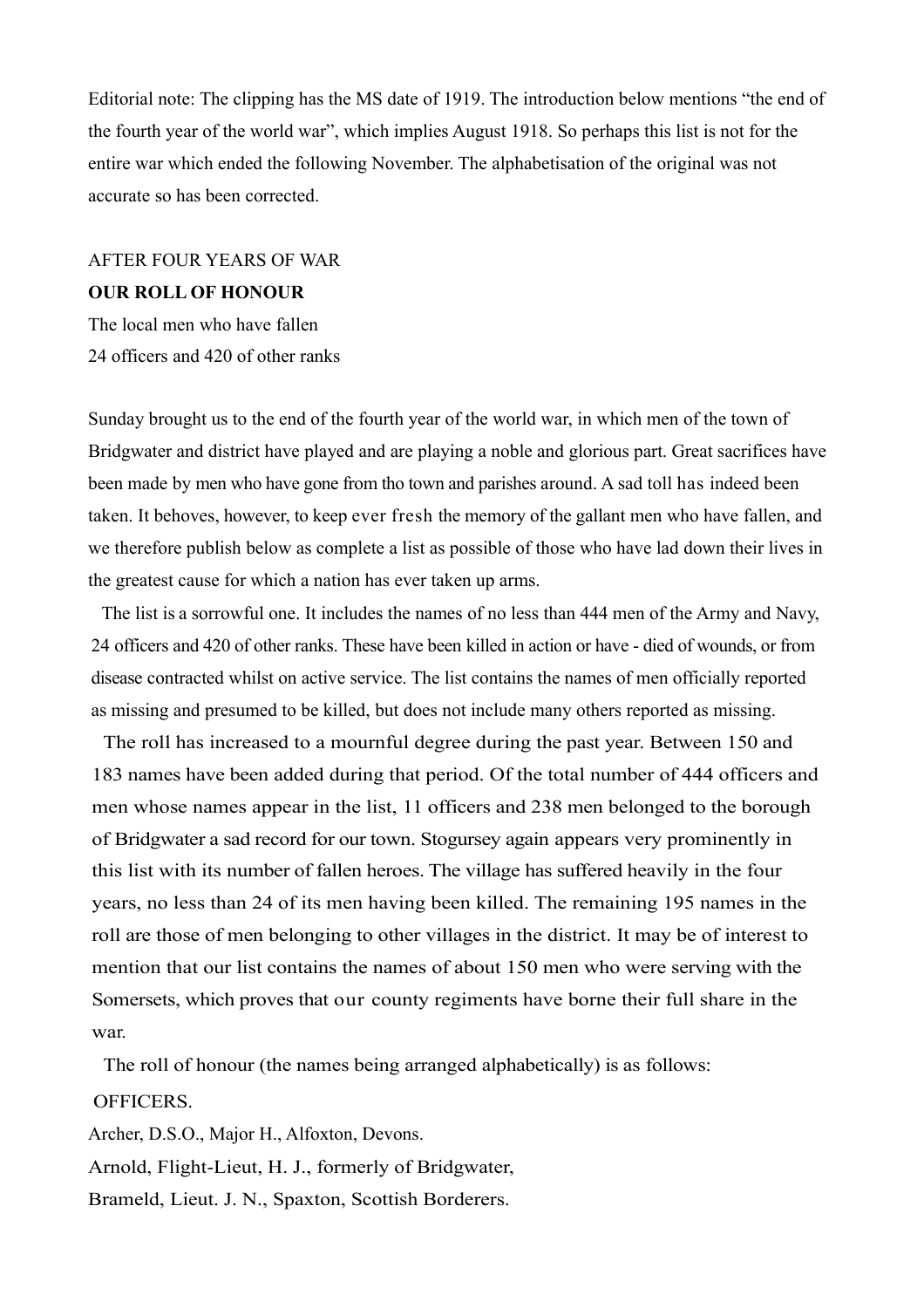- Basker, Lieut. R. H., Bridgwater, Somersets.
- Banes-Walker, Lieut. C., North Petherton, Devons.
- Banes-Walker, Capt. G., North Petherton, Somersets**.**
- Bell, Lieut. S. W., Charlynch, Canadians.
- Bishop, Lieut. G. C. W. Bridgwater, Middlesex Regt.
- Biddlescombe Commander T. W. Shapwick. Royal Navy
- Churchill, Lieut. A. N. H., Wembdon, Canadians,
- Edgar, Capt*,* J. N., Bridgwater, South Staffs.
- Foley, Lieut. G. R., Dodington, Somersets.
- Foley, Capt. P. Y.. Dodington, Royal Air Force.
- Forbes, Lieut. D. K., Bridgwater, Suffolks.
- Greenhill, Lieut. B. P. K., Knowle , Royal Navy
- Hartnell, Capt. B. B., Bridgwater, R.A.M.C.
- Hagon, Lieut. C. D. Bridgwater, Somersets
- Hornsby, Lieut. W., Bridgwater, Somersets
- Major, Capt. A. O., Bridgwater, Somerets.
- Patteson, Lieut. J. D., Bridgwater. Dragoon Guards.
- Reed, Lieut. P. M. Bridgwater, R.F.C.
- Webber, Lieut. L., Puriton, London Fusiliers.
- Wade-Gery, Capt. R. H., Cannington, R.G.A.
- Wilson. Lieut. G. I., North Petherton, R.F.C.
- OTHER RANKS.

### BRIDGWATER MEN.

- Adams, Stoker Petty Officer J., Bridgwater, Royal Navy
- Allen, Pt. S., Westonzoyland-road, London Regt.
- Anglin, Corpl. P., West-street, Somersets.
- Anglin, Pte. J., West-street. Somersets.
- Anglin, Sergt. J., West-street, Somersets.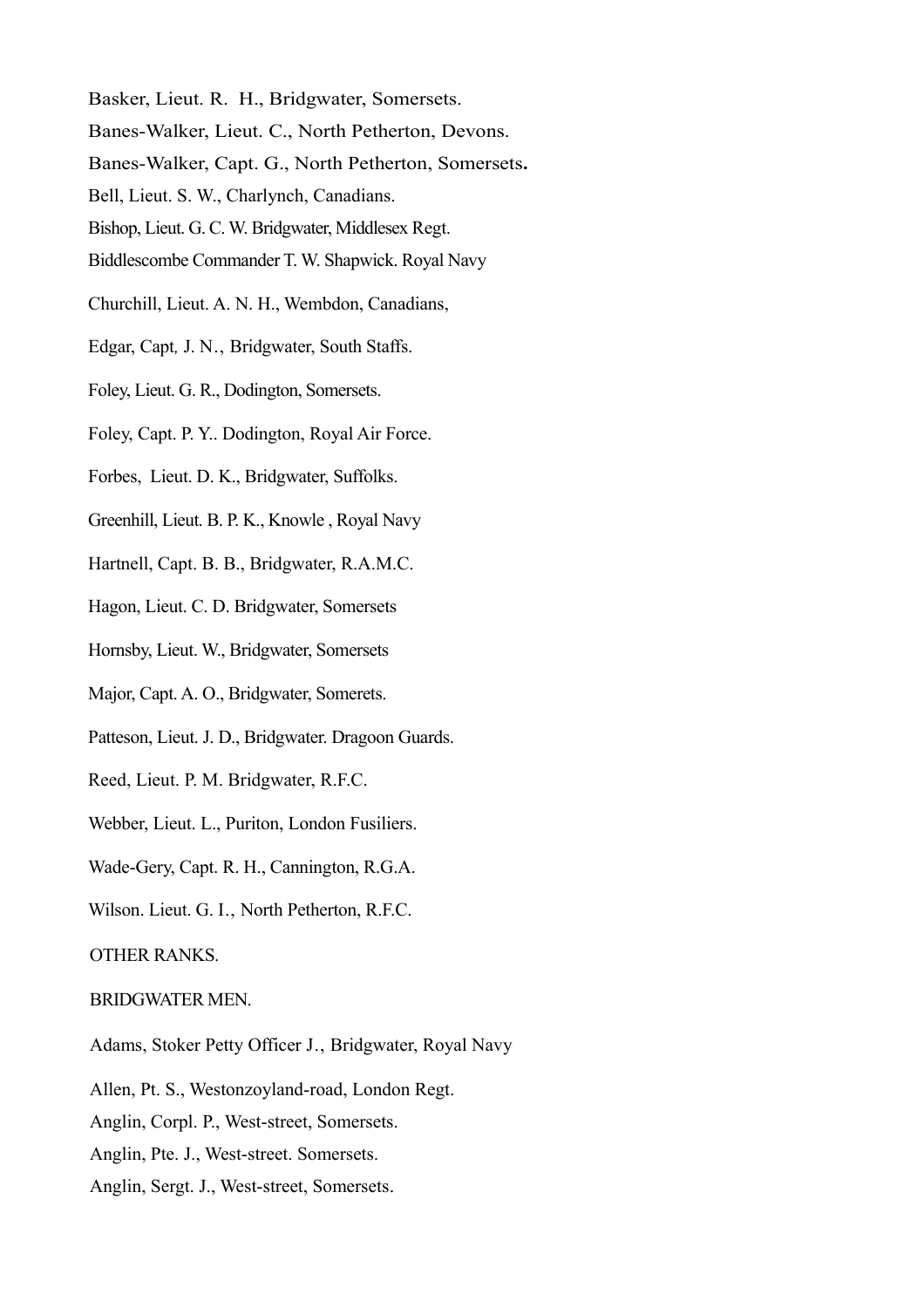- Ashton, Sapper H., Rhode-lane, Wessex Engineers.
- Baker, Pte. B., Redgate-street., Somersets.
- Barrington, Pte. H., formerly of Bridgwater, Candians.
- Blackburn, Pte. F., High-street, Dragoon Guards.
- Brimson, Sapper F. J., Redgate-street, Wessex Engineers.
- Burge Pte. G., formerly of Bridgwater, Grenadier Guards
- Burgess, Pte. J., Bath-road, Somersets.
- O'Brien, Seaman J., formerly of Bridgwater, H.M.S. Goliath.
- Baker, Pte. F., Bailey-street, Somersets.
- Baker, Sapper A., Bailey-street, Royal Engineers.
- Bale Pte H., Perovident-place, Highland L.I.
- Barber, Pte. C., Mount-street, Somersets,
- Barnard, Corpl. J. E., Clare-street. Somersets.
- Barnes, Corpl. H. J., formerly of Bridgwater.
- Beard, Pte. A. W., Edward-street, Canadians.
- Beer, Lance-Corpl, R., Camden-road, Glosters.
- Bell, Able Seaman H., Bailey-street, R,N. Division.
- Bell, Lance-Corpl. L., Wellington-Road, Wessex Engineers.
- Bell, Rifleman J, Wellington-road. London Regt.
- Biddiscombe, Pte. J., Chilton-street, Somersets.
- Biffen, Corpl. H., Bridgwater, Somersets.
- Billings, Able Seaman E. W., Barclay-street, R.N. Division.
- Bloodworth, Corpl. S., St. John-street, Gloster Regt.
- Board, Driver B. V, Halswell-lane, A.S.C.
- Board, Signaller S., Bath-terrace, Hants
- Bond, Sub-Corpl. H. L., Bristol-road, Kent Regt.
- Bonney, Lance.-Corpl., W., Polden-street, Somersets.
- Broad, Co.-Sergt.-Major W. K, Victoria-road, London Regt.
- Brooks, Pte. R., West-street, Somersets.
- Brooks. Pte. A. J., formerly of Bridgwater, Somersets.
- Bullock, Leading Stoker E. R., Dry Dock, Royal Navy
- Burke, E., West-street, H.M.S. Indefatigable.
- Bushell, Pte. G., Bridgwater, A.S.C.
- Caple, Corpl. H., Mount-street, Welsh Fusiliers.
- Caple, Lance-Corpl. F. G., Mount-street, Dragoon Guards.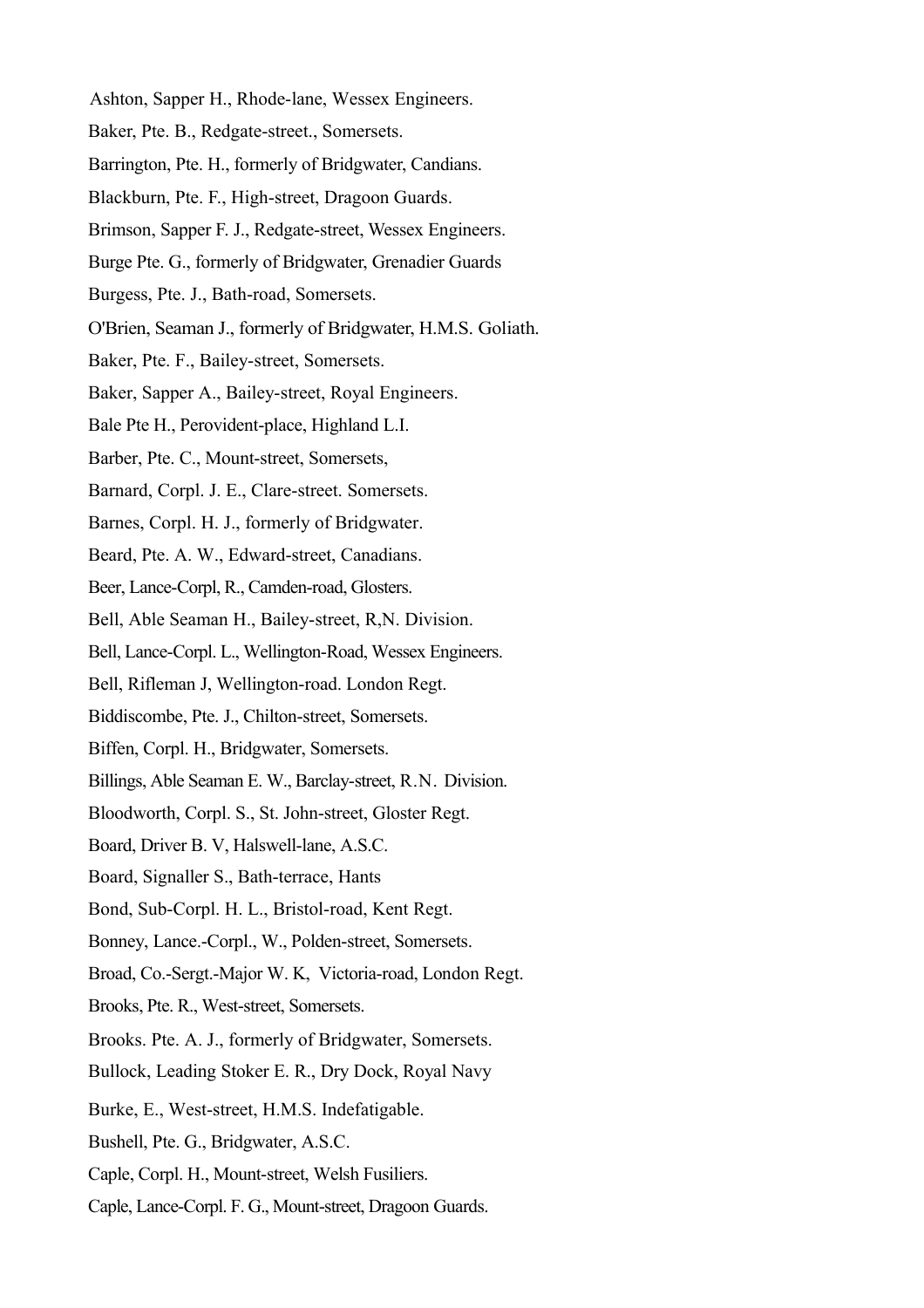- Caple. Pte. W. J., Mount-street, Grenadier Guards.
- Cattle, Able Seaman E.W., Bristol-road, Royal Navy.
- Cattle, Rifleman P. T. J., Bristol-road, King's Royal Rifles
- Chappell, Pte. B. C., Taunton-road, Royal Fusiliers.
- Chappell, Pte. K., Polden-street, Canadians.
- Chard, Pte. C. N., Weetfield, Yorkshires.
- Chedzey, Lance-Corpl. C. E., Church-street, Somerets.
- Chick, Pte. W. J., King-square, Dcvons.
- Chick, Sapper R. G., Chilton-street, Royal Engineers.
- Chinn, Lance-Corpl. S. J., Bristol-road, London Regt.
- Cockerell, Pte. C. J., West Quay, D.C.L.I.
- Combes, Driver D. W., Colley-lane, A.S.C.
- Cross. Pte. H. J., St. John-street, A.S.C.
- Culverwell, Sapper T.,Wellington-road, Royal Engineers
- Cummings, Sergt. H., Chandos-street, A.S.C.
- Dart, Pte. W. J., Bridgwater, Durham L. I.
- Davey, Pte H., St. Mary-street, Somersets.
- Davis, Pte. F. J., formerly of Bridgwater, Canadians.
- Denett, Sergt, R. F. A., Union-street, Somersets
- Dening, Corpl. A., Monmouth-street, West Somerset Yeomanry.
- Doble, Sapper G. W., Bath-road, Royal Engineers.
- Dudderidge, Lance-Corpl. C., Taunton-road, Wessex R. E.
- Durant, Lance-Corpl. F. J*.,* Market-street, Wiltshires.
- Dyke, Pte. B., Hazeldene Villas. Devon Regt.
- Emery, Pte. F., Redgate-street, Somersets.
- Evans, Pte. R., Wellington-road, Highland L.I.
- Fender, Pte. B., Barclay-street, Somersets.
- Fender, Pte. H., Barclay-street, Welsh Fusileers.
- Fooks, Sergt. P. formerly of Bridgwater, Devons.
- Ford, Pte. A. T., West-street, Somersets.
- Forgan, Seaman W. O., Taunton-road, R.N. Division.
- Foster, Sapper C, St. John-street, Royal Engineers.
- French, Gunner J. W., Union-street, R.F.A.
- Fry, Pte. W., formerly of Bridgwater, Welsh Regt.
- Fudge, Pte. A. J., Wellington-road. Royal Marines.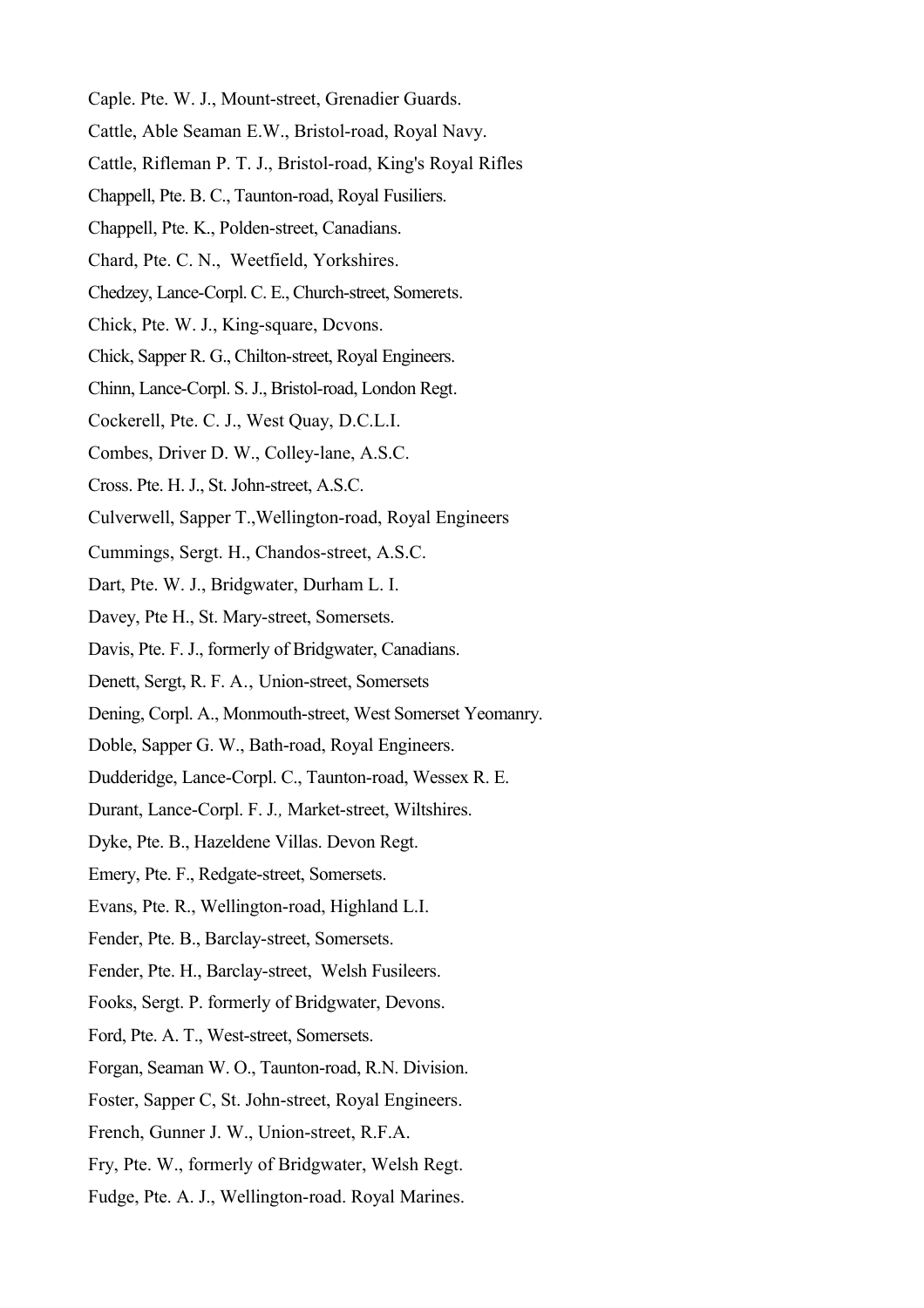- Fudge, Pte. H. C., Wellington-road, Somersets.
- Furseland, Lance-Corpl. J. L., Fore-street, Gloster Regt.
- Galley, Corpl. D., Monmouth-street, Dorsets.
- Gamlin, Co.-Sergt.-Major W. H., Ashleigh-avenue, Somersets.
- Gardiner, Pte W., Polden-street, Somersets.
- Geen, Pte T. A., Bridgwater, Coldstream Guards.
- Geen, Pte. W. H., formerly of Bridgwater, Devons.
- Gilbert, Able Seaman W. C., Albert-street, R.N.Division.
- Gillson, Pte. H., Bristol-road, Oxford and Bucks.
- Gimblin, W, formerly of Bridgwater. Princess Irenes.
- Goodlndnd, Pte. L., North-Street, Somersets.
- Gordge, Pte. S., Union-street, Somersets.
- Grey, Pte. P. J. Bath-road. R.N. Air Force.
- Hamblin, Pte. W., Albert-street. Somersets.
- Harwood, Pte. J., Newtown, Welsh Regt.
- Heard, Pte. A., Old Taunton-road. Somersets.
- Helps, Rifleman F. B., Durleigh-road, Queen's Westminsters.
- Hill, Pte. R., Bristol-road, Somersets.
- Hill, Pte. W., Bailey-street. Somersets.
- Hill. Pte. A., West-Street, Lancashire Fusiliers.
- Hobbs, Pte**.** F., Bailey-street, Devons.
- Hoyal, Pte. J., Clare-terrace. Somersets.
- Hurford, Pte. P., formerly of Bridgwater, Devons.
- Hurford. Pte. W.. Albert-street, Somersets.
- Hurley, Pte. P., Bridgwater, Essex Regt.
- Hobbs, Driver P. E., Northgate, A.S.C.
- Hayman, Pte. A., Northgate, Somersets.
- Hansford, Lance-Corpl. B., Cranleigh Gardens, Grenadier Guards.
- Hampson, Driver C. W., Friarn-Street, A.S.C.
- Hannaford, Pte. W., Barclay-street, Somersets.
- Hodges, Sappor A. W., Redgate-street, Royal Engineers.
- Haines, Pte. J., Bristol-road, A.V. Corps.
- Hake, Lance-Corpl. F., Ashleigh-avenue, Devons.
- Hale, Pte. C., Devonshire-street, Somersets.
- Harris, Pte. B., Eastover, Somersets.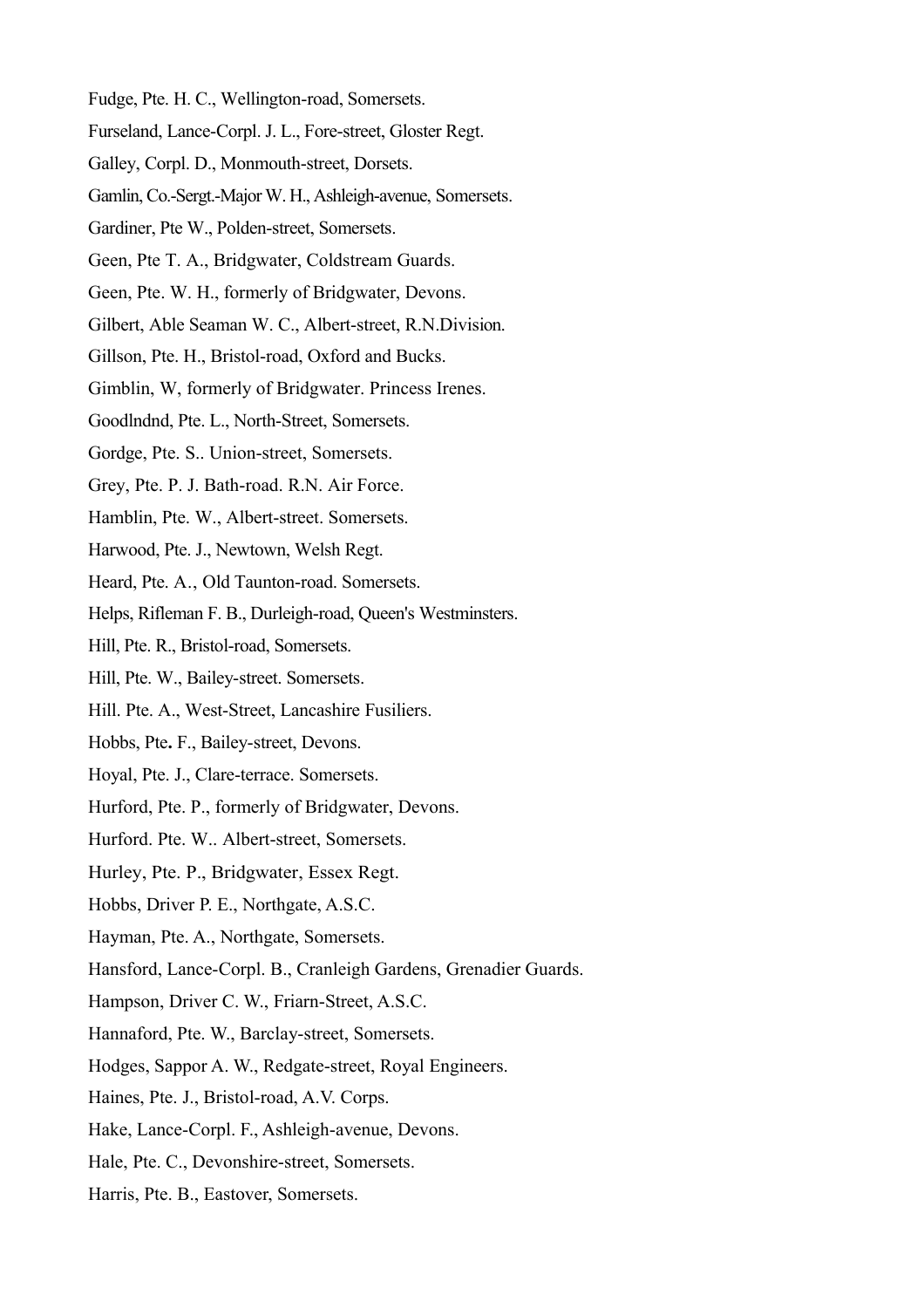- Hawkins. Sapper F. H., St. John-street, Wessex Engineers.
- Haysham, Pte. H., West-street, Somersets.
- Hodges, Gunner C., Redgate-street, R.G.A.
- Holder, Pte. H., Bridgwater, Somersets.
- Howe, Bombardier F. J., Redgate-street, R.F.A.
- Hubbard, Seaman Gunner, C., St. John-street, R.N.V.R.
- Hurford, Pte. P., Bridgwater, Sussex Regt.
- Iley, Pte. A. B., Mount-street, Northumberland Fusiliers.
- Iley, Pte., H. J., Blacklands, Somersets.
- Irish, Pte. A., Bath-road, Somersets.
- James, Pte. W., formerly of Bridgwater, Somersets.
- Jarrett, Pte. F., Silver-street, Devons.
- Jarvis, Pte F., Silver-street, Devons.
- Jarvis, Sapper I. C.,Cranleigh Gardens, Royal Engineers.
- Jennings, Lance-Corpl. D., Barclay-street, Somersets.
- Keep, Lance-Corpl. B., Chilton-street, Worcesters.
- Keirle, Pte. H. J., St. John-street, Worcesters.
- Kennedy, Chief Electrician H.M., Taunton-road, H.M.S. Indefatigable.
- King, Pte. J. H., Polden-street. Somersets.
- King. Pte. W. H., Edward-street, Somersets.
- Legg, Corpl. E., Polden-street, Bedford Regt.
- Legg, Sergt. W. R., Polden-Street, Oxford and Bucks.
- Leigh, Pte. P. W., Friarn-Street. Somersets.
- Letherby, Pte. C. J., Alexandra Villas, Canadians.
- Lewis, Pte. F. G. , Gloucester-place, Somersets.
- Lock, Pte, S., formerly of Bridgwater. Canadians.
- Lomax, Corpl. J., Wellington-Road, Somersts.
- Lubo, Seaman L. C, Penel Orlieu, H.M.S. Triumph.
- Manchip, Driver W., Old Taunton-road, R.G.A.
- Manning, Air Mechanic W. C., Silver-street, Royal Flying Corps.
- Marchant, Pte. P., Polden-street, Coldstream Guards.
- Margetts, Lance-Corpl., Cranleigh Gardens, Devons.
- Margetts, Pte. H. F., Bridgwater, Oxford and Bucks.
- Margetts, Pte. H. B., Bath-road, Somersets.
- Marles, Pte. B., Bridgwater, Canadians.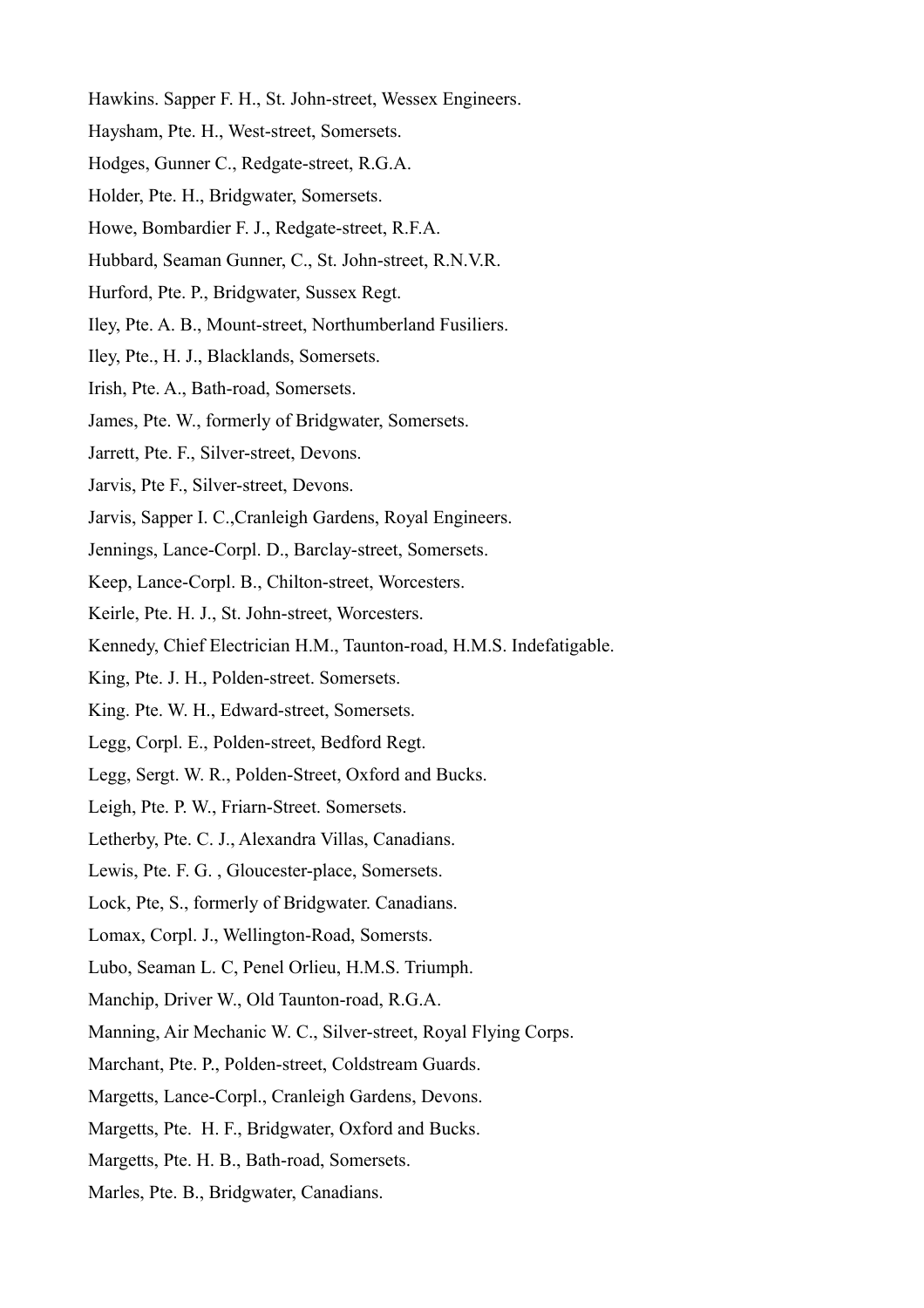- Mead, A. G., Old Taunton-road, H.M.S. Defence.
- Meade, Pte. B. J., Polden-street. Somersets.
- Milton, Pte. J. J., Chilton-street, Somersets.
- Mitchell, Pte. R., Penel Orlieu, Labour Battalion.
- Morgan, Pte, H-, Bridgwater, Australians.
- Mountstephens, Sapper F., Union-street, Royal Engineers.
- Nash, Able Seaman T., Salmon-parade, R.N. Division.
- Nicholls, Lance-Corpl. H., Clare-street, Royal Inniskilling Fusiliers.
- Norris, Pte. W. B., Blacklands, London Regt.
- Nowell, Pte. L., formerly of Bridgwater, Welsh Guards.
- Owen, Corpl. T., formerly of Bridgwater, Royal Engineers.
- Owens, Pte, T., formerly of Bridgwater, Welsh Borderers.
- Palmer Pte. W., Theatre-place, Devons.
- Palmer, Pte. E., Valetta-place, Highland L.I.
- Parsons, Driver G., formerly of Bridgwater, A.S.C.
- Parsons, Pte. A., Bridgwater, Somersets.
- Parsons, Pte. B., West-street, Surrey Regt.
- Passmore, Pte, W. H., Halesleigh-road, Wiltshires.
- Penfold. Pte, G. E., Bridgwater, Somersets.
- Perrett, Pte, F. H., St. Mary-street, Dorsets.
- Perry, Pte. W., West-street, Wilts Yeomanry.
- Phillips, Able Seaman W. G., Pathfinder-terrace, R.N. Division
- Phillips, Sergt. W. J., Bridgwater, Somersets.
- Pike, Pte. M., Bridgwater, Grenadier Guards.
- Pitman, Pte. V, Blacklands, Glosters.
- Pocock, Pte, R., Chilton-street, Labour Battalion.
- Pole, Pte D., Saltlands, Grenadier Guards .
- Pole, Sergt. A. L., Taunton-road, Canadian.
- Porter, Lance-Corpl. C., Bath Road, Somersets.
- Porter, Pte. E. J., West-street, Somersets.
- Porter, Pte. H., formerly of Bridgwater, Australians.
- Potter, Sapper H. H., Chilton-Street, Royal Engineers
- Pow, Pte. A. F., Taunton-road, Somersets.
- Pratt, Lance-Corpl. R., Camden-road, Somersets.
- Prew, Pte. E. W., Edward-street, Welsh Fusiliers.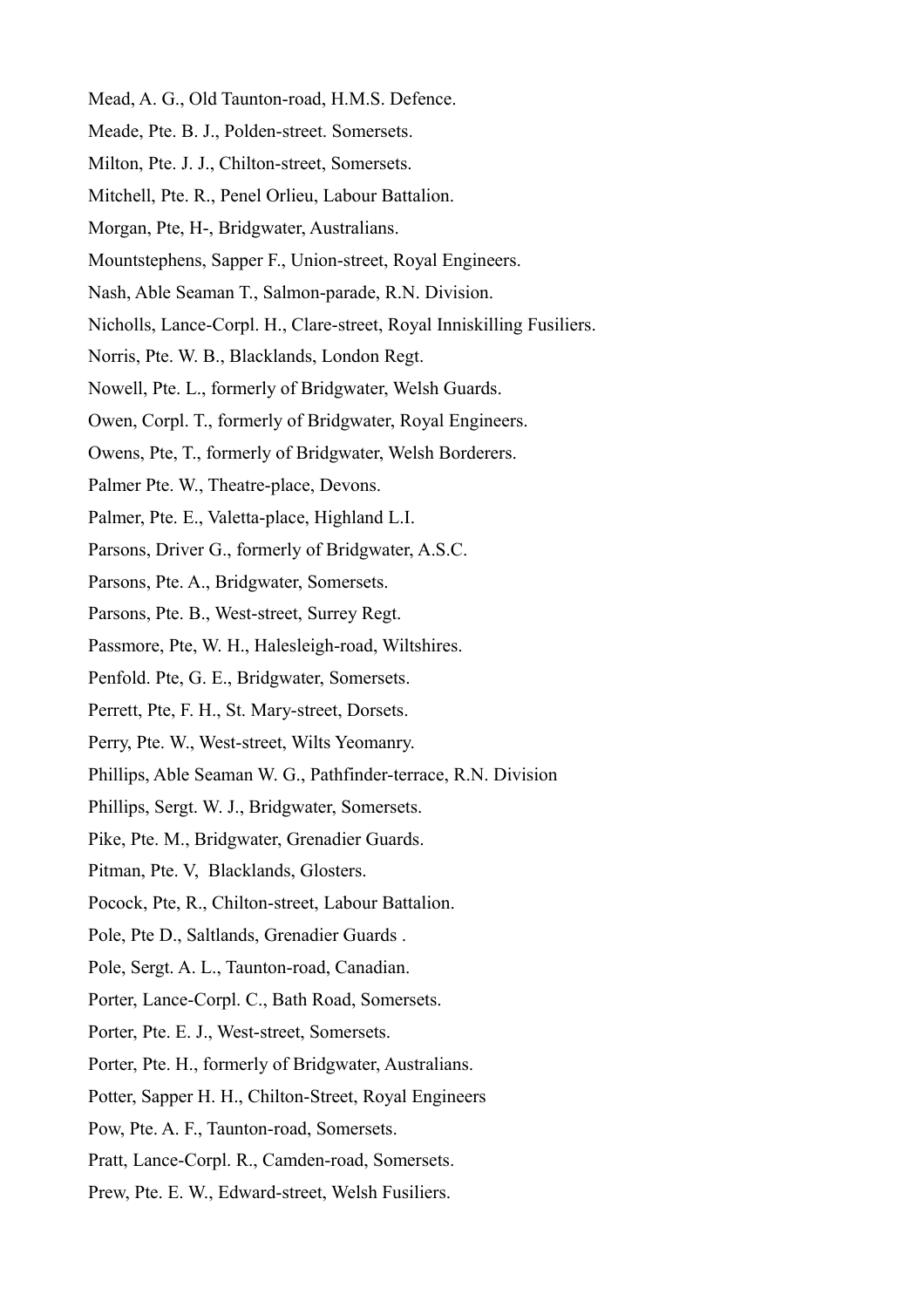- Prew, Sergt. A. W., Barclay-street, Somersets.
- Pugsley, Corpl. W., Redgate-Street, Coldstream Guards.
- Richards, Corpl. A. G., formerly of Bridgwater, Manchester Regt.
- Russell. Pte. W., Bath-road, Devons.
- Reed, Corpl. S*.,* West-street, Military Police.
- Rich, Corpl. J., Taunton-road, Royal Engineers.
- Rossiter, Driver H S., Bistol-road, A S.C.
- Smith, Pte. S., Southbourne-terrace, Somersets.
- Silby, Gunner G., Bailey.Street, R.F A.
- Senior, Pte. H., Bath-road, Somersets.
- Shaddick, Pte. C., Bristol-road, Somersets.
- Spriggs, Pte. A. B., formerly of Bridgwater, Canadians.
- Stone, Corpl. W. J., formerly of Bridgwater, Canadians.
- Stone, Pte. C., St. Matthew's Field, King's Liverpool Regt.
- Storey, Pte. F G., Barclay-street, Somersets.
- Storey, Sapper J*,* W., Bath-road, Royal Engineers
- Storey, Sapper A., Devonshire-street, Royal Engineers.
- Spring;, Pte. A. H., Wellington-road, Warwicks.
- Spraggs, Pte. B., Bath-road, Dorsets.
- Shire, Sergt. C. H., Bridgwater, Rifle Brigade.
- Shrimpton, Co.-Sergt.-Maj., R. F , Northfield, Australians.
- Seward, H., formerly of Bridgwater, Rhodesian Regt.
- Seymour, Sapper A, J., Newtown, Royal Engineers.
- Short, Signaller P., Bridgwater, Royal Naval Division
- Sully, Pte. F. H., Bristol-road, Middlesex Regt.
- Sear, Lce-Corpl. V. V., Taunton-road, Machine Gun Corps.
- Tincknell, Pte. W., Bristol-road, Somersets.
- Trotman, Corpl. L., Formerly of Bridgwater, Gloucesters
- Trunks, Pte. W. B., Albert-street, Machine Gun Corps.
- Thorne, Pte. W., Bath-road, Welsh Regt.
- Taylor, Driver C. H., Wellington-road, R.F.A.
- Taylor, Pte. W. H., formerly of Bridgwater, Essex Regt.
- Turner, Pte. (R., Barclay-street, Somersets.
- Tottle, Corpl. H, Halswell-lane, Somersets.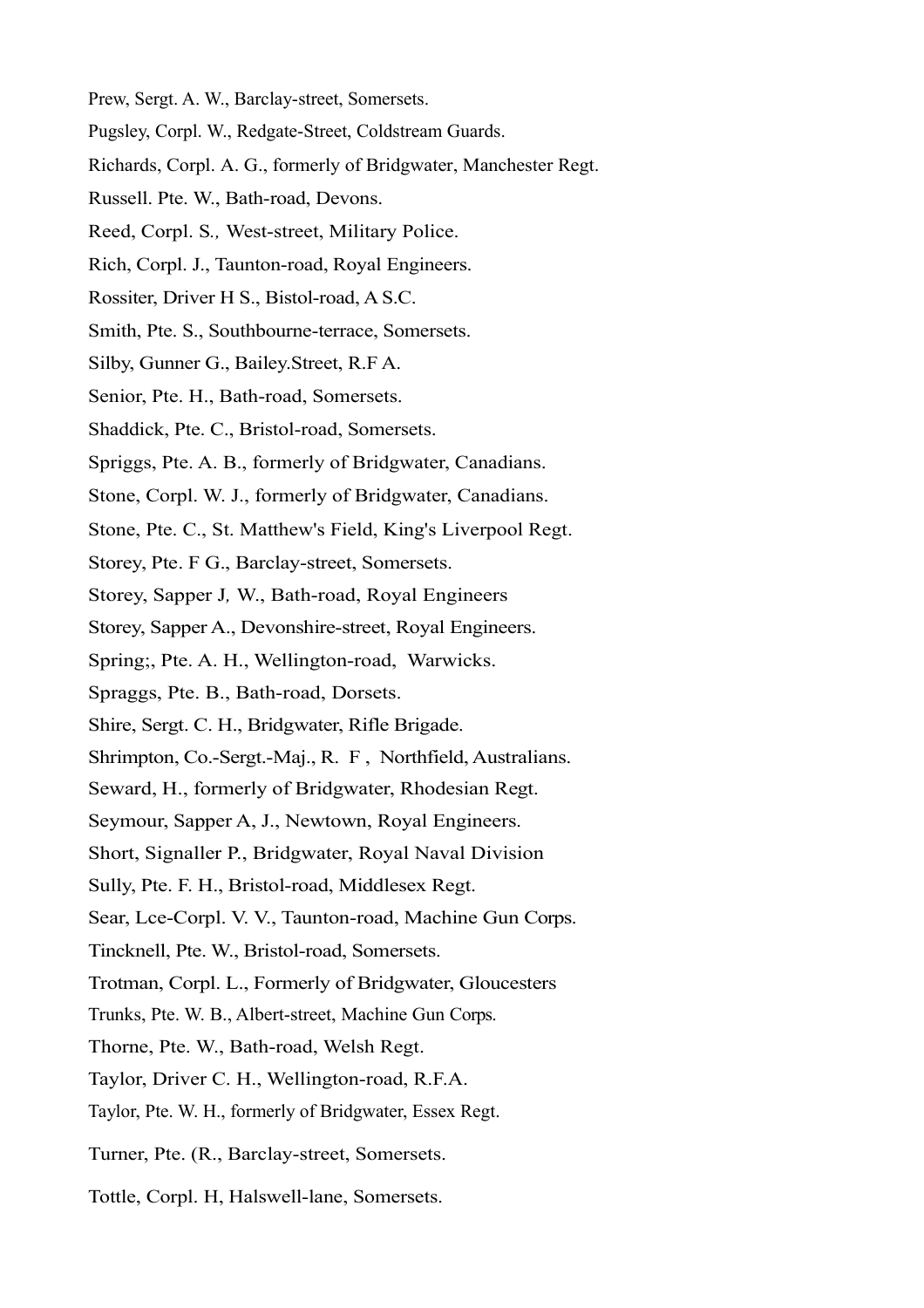- Venning Pte, E*.,* formerly of Bridgwater, Leicesters
- Webb, Pte. P. L., formerly of Bridgwater, Queen's Westminsters.
- Woollan, Ptk. B. A., Bristol-road, Devons.
- Warren, Corpl. B. W., Salmon Parade, Grenadier Guards.
- Woodward, Pte. T. W,. Moat-street, Warwicks.
- Walford. Pte. B., Market-street, Somersets.
- Woodbury, Pte. W. A., Silver-street, Somersets.
- Wright, Gunner W. H., Bristol-road, R.F.A.
- Williams, Sapper T., Chilton-street, Wessex Engineers.
- Washer, Pte. C., Taunton-road, Dorsets.
- Wilkins, Sapper W., Taunton-roard, Wessex Engineers.
- Wyatt, Able Seaman A. B., Bridgwater, Royal Naval Division.
- Williams, Driver E., West-street, A.S.C.
- Webber, Pte. W. F.. All Saints'-terrace.
- Wellman. Pte. W. N., Barclay-street, Somersets
- Young, Pte F., West-street, Somersets.

#### STOGURSEY MEN.

- Binding, Pte. A., Somersets.
- Binding. Pte. M., Somersets
- Coles. Pte. W. T., Somersets.
- Chilcott, Sergt. T., Somersets.
- Chilcott. Pte. S., South Wales Borderers.
- Crocombe, Lce.-Corpl. C., Australians.
- Gunningham, Pte. S*.,* Welsh Regt.
- Gunningham, Pte. B., Welsh Regt.
- Harrison, Pte H, Somersets.
- Hough. Pte. A., Cheshires,
- Howe, Pte. R. E. P., Coldstream Guards.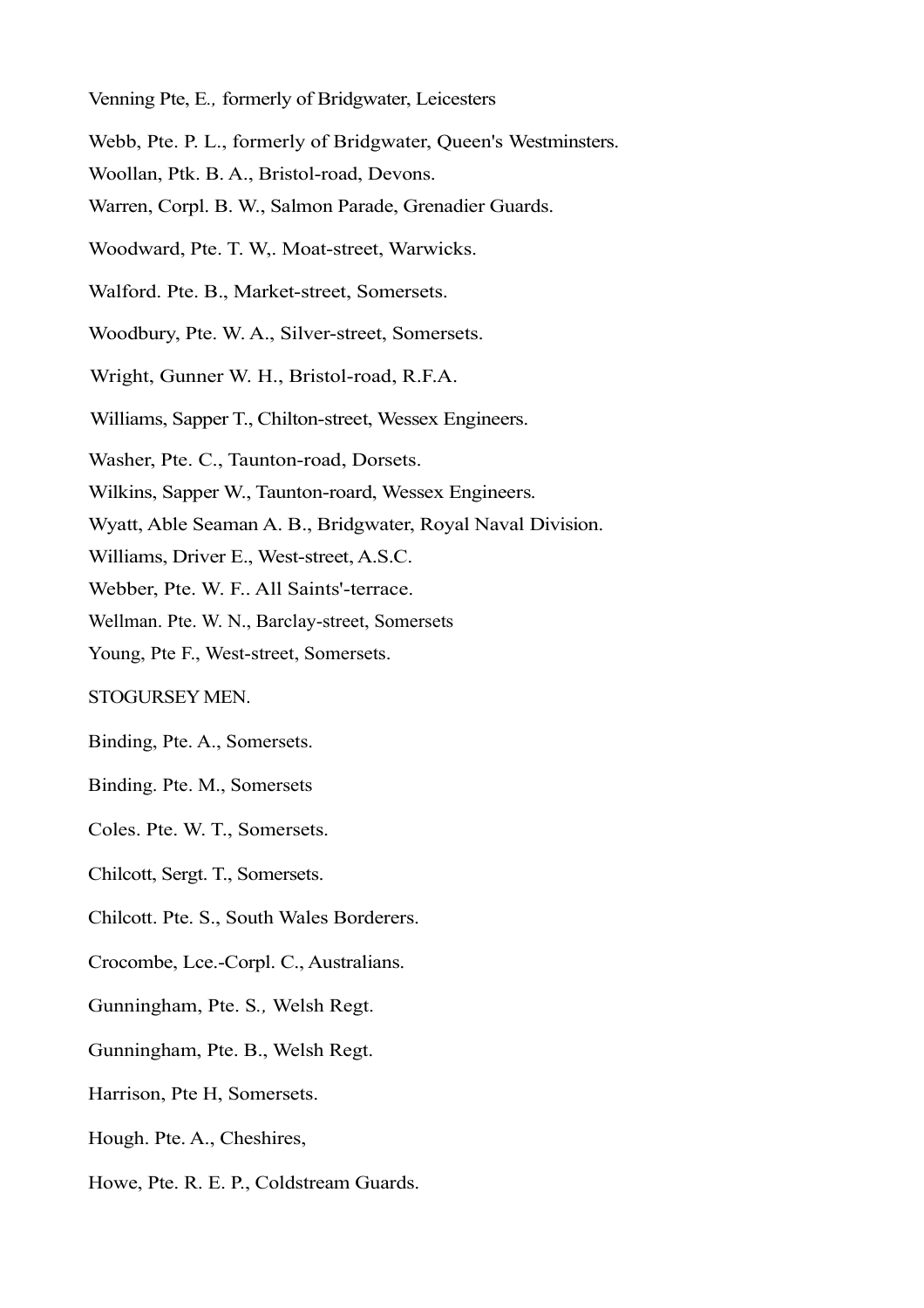- Jones, Pte. J. C., Lancashires.
- Keble, Pte. A., Devons.
- Millard, Pte. A. H., Lancashires.
- Payne, Pte*.* A., Somersets.
- Payne, Pte. O., Coldstream Guards.
- Perry, Pte. H.,Devons.
- Rymer, Sergt. B. J., Grenadier Guards.
- Ridler-Rowe, Pte*.* R., London Rifles.
- Scott, Sergt. K. J. (D.C.M.), R.G.A.
- Scott, Pioneer W., Royal Engineers.
- Smith, Corpl. G., Wessex R.E.
- Taylor, Corpl. A., Grenadier Guards.

The other villages

- Aish, Able Seaman S. C., North Petherton, R.N. Division.
- Andrews, Trooper W., Holford, W.S. Yeomanry.
- Arthur, Pte. F, Greinton, Somersets.
- Baker, Corpl. B., Wembdon, Somersets.
- Baker, Gunner J., Pawlett, R.F.A.
- Baker, Pte. D. H., Somerset Bridge, Somersets.
- Baker, Pte. G. W., Nether Stowey, Somersets.
- Baker, Pte. P. W., North Newton, Dorsets.
- Baker, Pte. T. W., Somerset Bridge, Australians.
- Ballam, Corpl. H., Otterhampton, Somersets.
- Barrett, Pte. B., Cannington, Somersets.
- Bartlett, Sergt. E., Catcott.
- Bawden Pte. W., Westonzoyland, Somersets.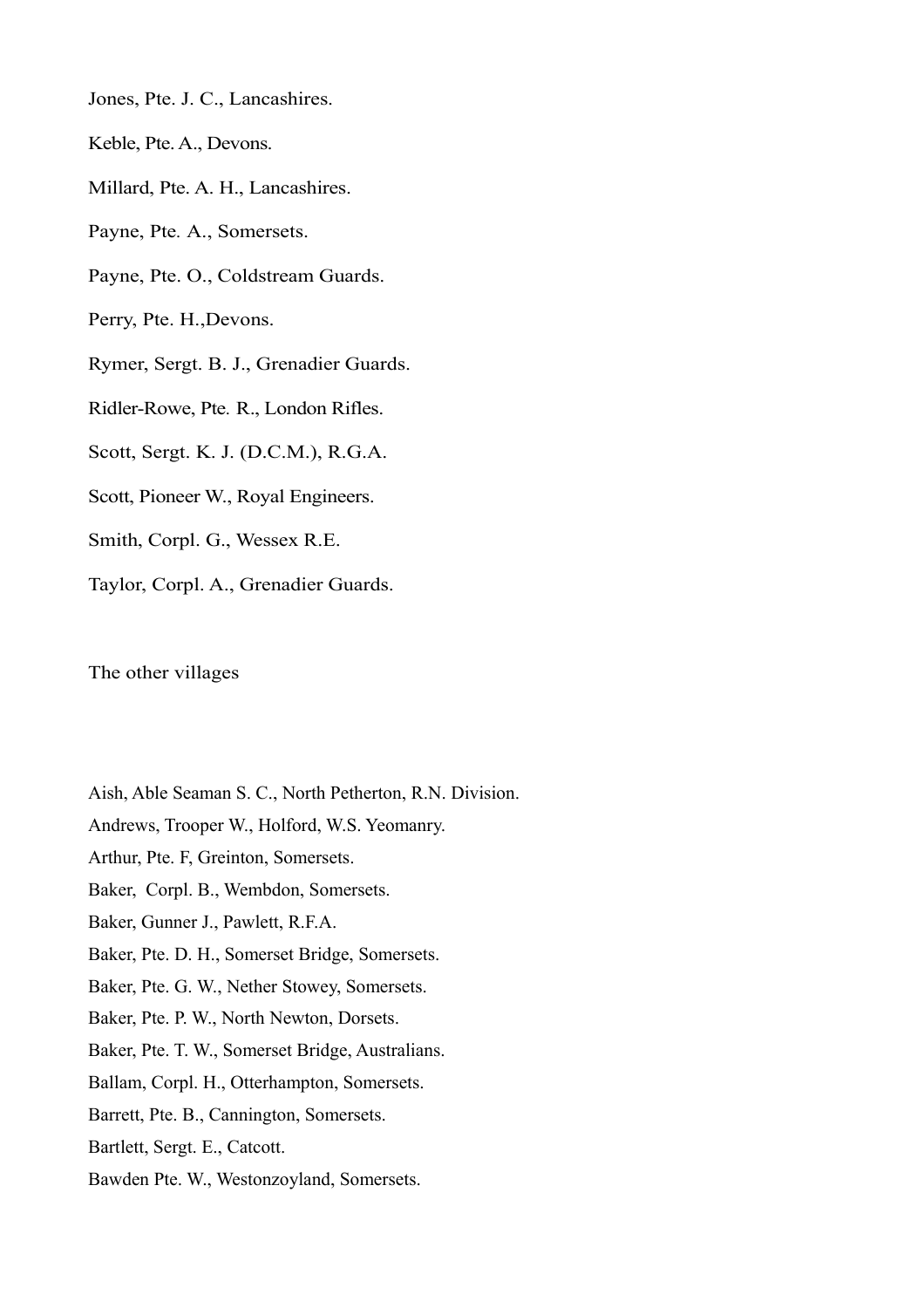- Bawden, Pte. E., Westonzoyland, Somersets.
- Biffen, Pte. S. G. Stawell, Glosters.
- Bird, Pte. H. G., Enmore, Irish Regt.
- Bone, Lce.-Corpl. F. W., Fiddington, Somersets.
- Bowles, Pte. J., Middlezoy, Royal Engineers.
- Burge, Gunner C., Holford, R.G.A.
- Burge, Lce.-Corpl. W. H., Goathurst, Somersets.
- Butcher, Pte. N. S., Othery, Canadians.
- Carey, Artificer H. W., Chedzoy, Royal Navy.
- Case, Pte. W., East, Huntspill, Canadians.
- Cash, Stretcher- bearer H. W., Wembdon, Glosters
- Chard, Pte F., Pawlett, Welsh Regt.
- Chedgey, Lce.-Corpl. H, Cannington, Royal Marines.
- Chedgey, Pte. J., Puriton, Somersets.
- Chick, Pte. W., North Petherton, Welsh Fusiliers.
- Chidgey, Pte. W., Nether Stowey, Somersets.
- Chilcott, Pte. F., Puriton, Army Vet. Corps.
- Chilcott, Pte. R. W. F.; Wembdon, Glosters
- Chiplin, Pte. H. G., Broomfield, Devons.
- Clarke, N.C.O. F., Burtle, Rpyal Field Artillery.
- Clarke, Pte, O., Burtle, Royal Engineers.
- Cockram, Pte. R. J., North Peherton, Somersets.
- Court, Rifleman D. G. Spaxton, London Regt.
- Creech, Pte. W., East Quantocksead, Cheshires.
- Cummings, Pte. J., formerly of Wembdon, Somersets.
- Davey, Pte. F. G., Combwich, Somersets.
- Davey, Pte. F. G., Stockland Bristol, Somersets.
- Davis, Pte. H. J,, Shapwick, Oxford and Bucks.
- Day, Pte. H., West Huntspill, Somersets.
- Day, Sergt. C., Wembdon, Fusiliers.
- Dean, Lce-Corpl. L. J., Ashcott, Cornwalls.
- Dolling, Sergt. F,, Broomfield, Somersets.
- Dunning, Sergt. J., Thurloxton, Somersets.
- Dyer, Signaller S. G., Puriton, Royal Field Artillery.
- Elver, Pte. E. J., North Petherton, Somersets.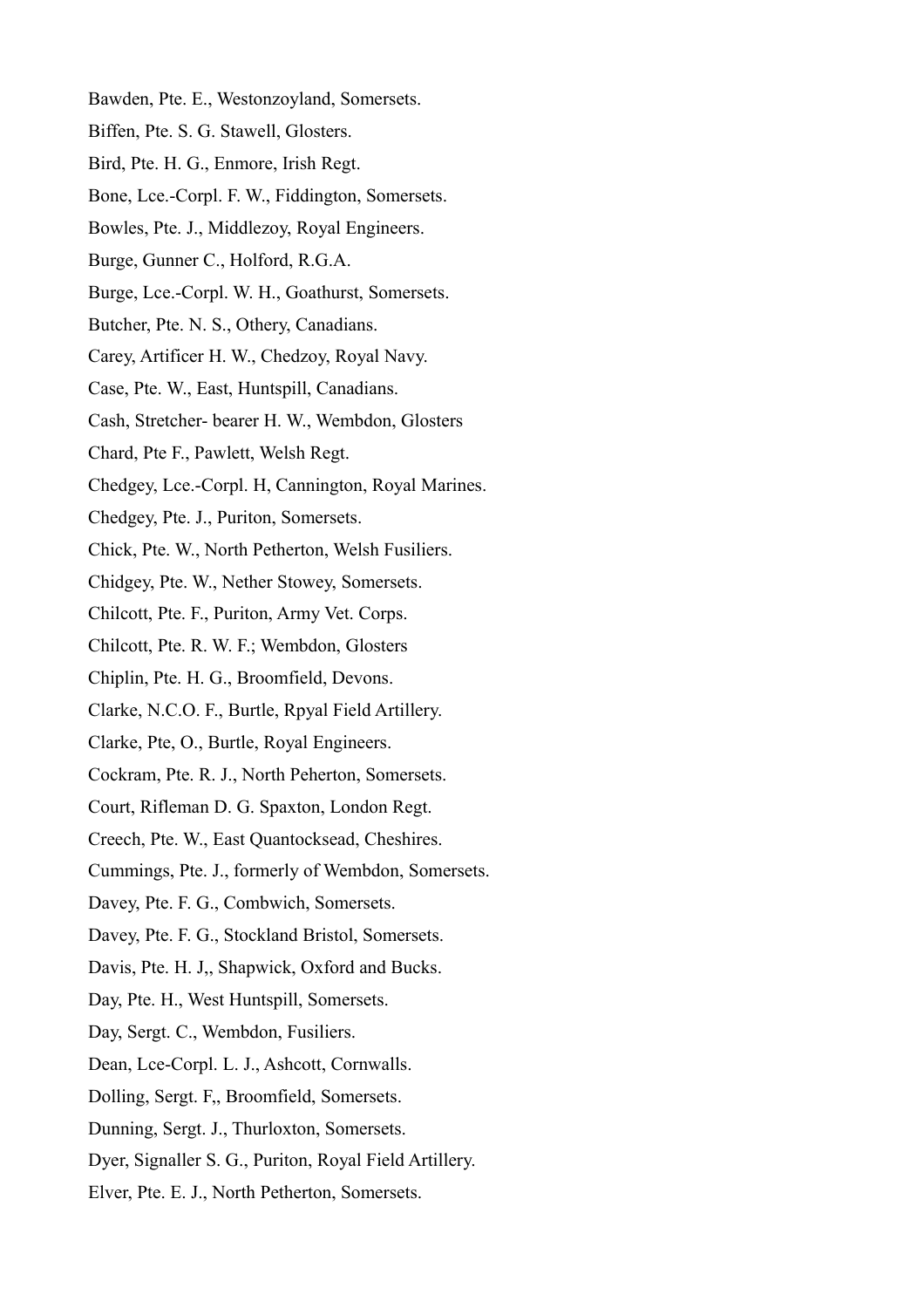Fear, Driver J., Burtle,

- French, Pte. A. C., Moorlinch, Somersets.
- French, Pte. W., Dodington, Devons.
- Fry, Gunner H. A ,. Moorlinch, Royal Naval Division.
- Fry, Sergt. E., Chedzoy. Grenadier Guards.
- Gadd, Pte. A. G., North Petherton, Somersets.
- Gardener, Sergt. W. J., formerly of North Petherton, Royal Naval Division.
- Giles, Pte. E., Holford, Canadians.
- Giles, Pte. W., Nether Stowey, Somersets.
- Grandfield, Pte. G., Over Stowey, Middlesex Regt.
- Grant, Pte. W. J., East Huntspill, Yorkshires.
- Gray, Lce.-Corpl. F. L., North Petherton, Somersets.
- Gtbbs, Sergt. H., Cannington, Somersets.
- Hamm, Pte. A., Shapwick, Lancashires
- Harris, Corpl. J. A., Spaxton, Devons.
- Hill, Pte. J., Dunwear, Devons.
- Hoged, Pte. T., Enmore.
- House, Pte. R., Durleigh, Somersets.
- House, Seaman H., North Petherton, H.M S. Queen Mary.
- Hucker, Pte. H. L., Enmore, Worcesters.
- Hunt, Pte. A. E., East Quantoxhead, Somersets.
- Jarvis, Pte. C., East Bower, Somersets.
- Jenkins, Pte. R, Goathurst, Somersets.
- Johnston, Pte. F. R., Combwich, Devons.
- Keirle, Pte. W., Somerset Bridge, Somersets.
- Kift, Pte. C., West Newton, Somersets.
- Kingston, Pte. G., Somerset Bridge, Somersets.
- Knight, Pte. C., Cannington, Somersets.
- Knight, Pte. W., Nether Stowey, Somersets.
- Larson, Gunner O. F., Huntworth, H.M.S. Monmouth,
- Lavington. Sergt A., Shapwick, Coldstream Guards.
- Lockyer, Pte. C., Middlezoy, Glosters.
- Loveridge, Pte. E., Canninton, Durhams.
- Marks, Pte. B. North Petherton, Somersets.
- Mead, Pte. H. J,, Somerset Bridge, Somesets.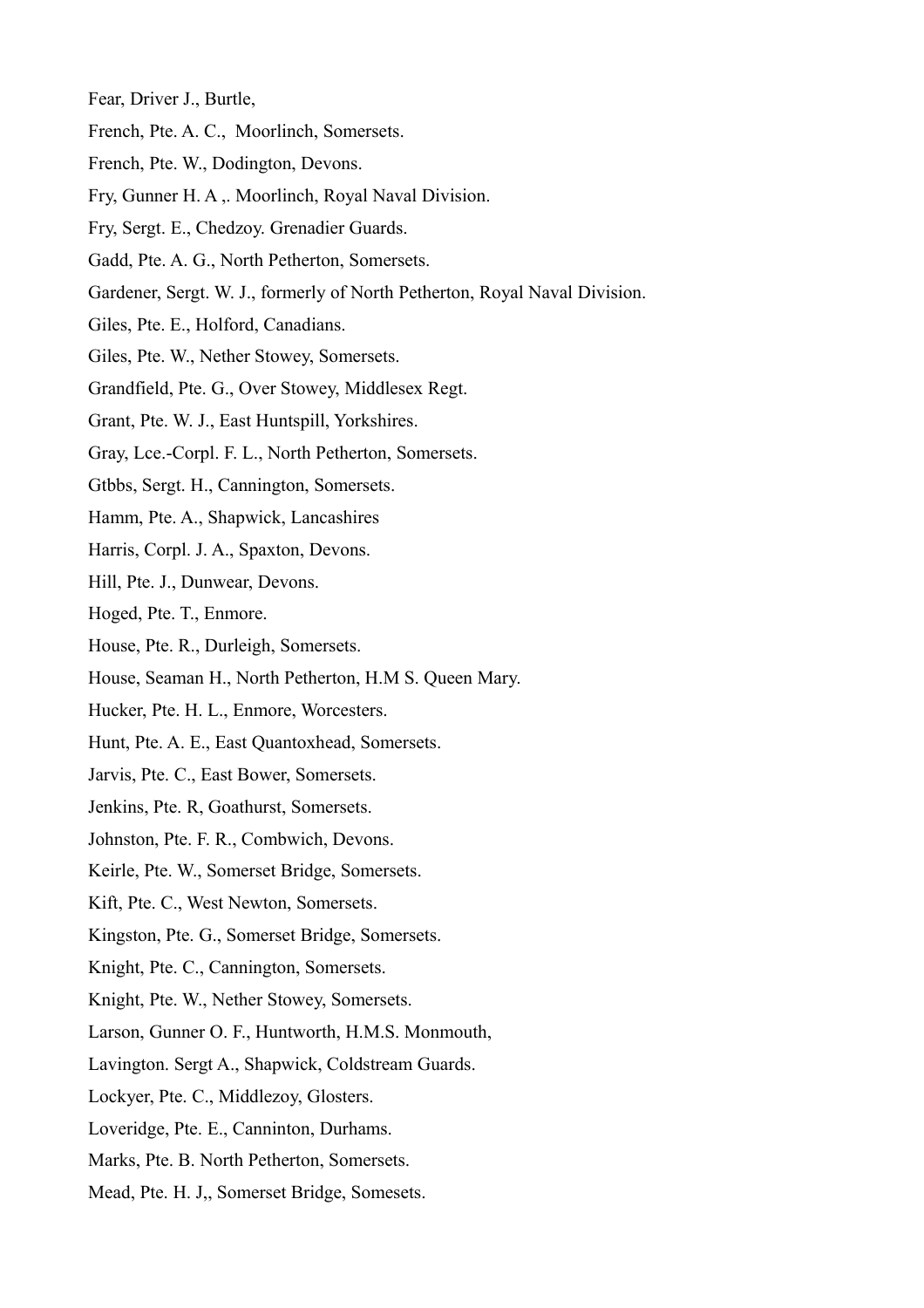- Meaker, Corpl. A., Middlezoy, Somersets.
- Mears, Pte. H. J., Ashcott. Canadians.
- Miller, Corpl. A., North Petherton, Somersets.
- Moat, Pte, R., Somerset Bridge, Somersets.
- Moore, Bombardier S. V., Edington, Canadians.
- Neath, Pte. F. G., Puriton, Canadians.
- Norley, Gunner W. R., Huntworth, Royal Garrison Artillery.
- Norris, Gunner V. B., Burtle, R. M. Artillery.
- Packer, Pte. H., Burtle, Canadians.
- Palmer, 1st Class Stoker J., Wembdon, H.M.S. Defence.
- Parsons, Pte. H. J., Puriton, Dragoon Guards.
- Parsons, Pte. O. M., North Newton, Somersets.
- Parsons, Seaman J. B., Combwich, H.M.S. Comet.
- Pester, Gunner S., Othery, Royal Field Artillery.
- Phillips, Gunner A*.,* Over Stowey, Royal Field Artillery.
- Pike, Sergt. A., Huntworth, Sussex Regt.
- Pitman, Sergt. J., Westonzoyland, Somersets.
- Pitteye, C. J., Chilton Polden, Royal Marines.
- Porter, Pte T. W., Durleigh. Somersets.
- Preece, Foreman Stoker D., Middlezoy, H.M.S. Lion.
- Reynolds, Sergt. N. J. Huntspill, Somersets,
- Rich, Lce.-Corpl. A. W., Weatonzoyland. Worcesters.
- Ridge, Shooing Smith W. W., North Petherton, Royal Field Artillery.
- Roberts, Pte W, North Petherotn, Somersets.
- Roberts, Pte*.* T., North Petherton, Somersets
- Salway, Pte. H. J. Somerset Bridge, South Wales Borderers.
- Sealey, Lce.-Corpl W., Spaxton, Welsh Regt.
- Seear, Pte, T., Edington, Somersets.
- Seymour, Pte. A. J., Fiddington, Somersets.
- Smith, Pte. G., Pawlett, Devons,
- Spiller, 1st Class Boy W. J., North Petherton, H.M.S. Vanguard.
- Squire, Pte. C. J., Huntspill, Liverpool Regt.
- Stacey, Corpl. W., Westonyzoland, Warwick, Yeomanry.
- Stacey, Pte. B., Nether Stowey, Somersets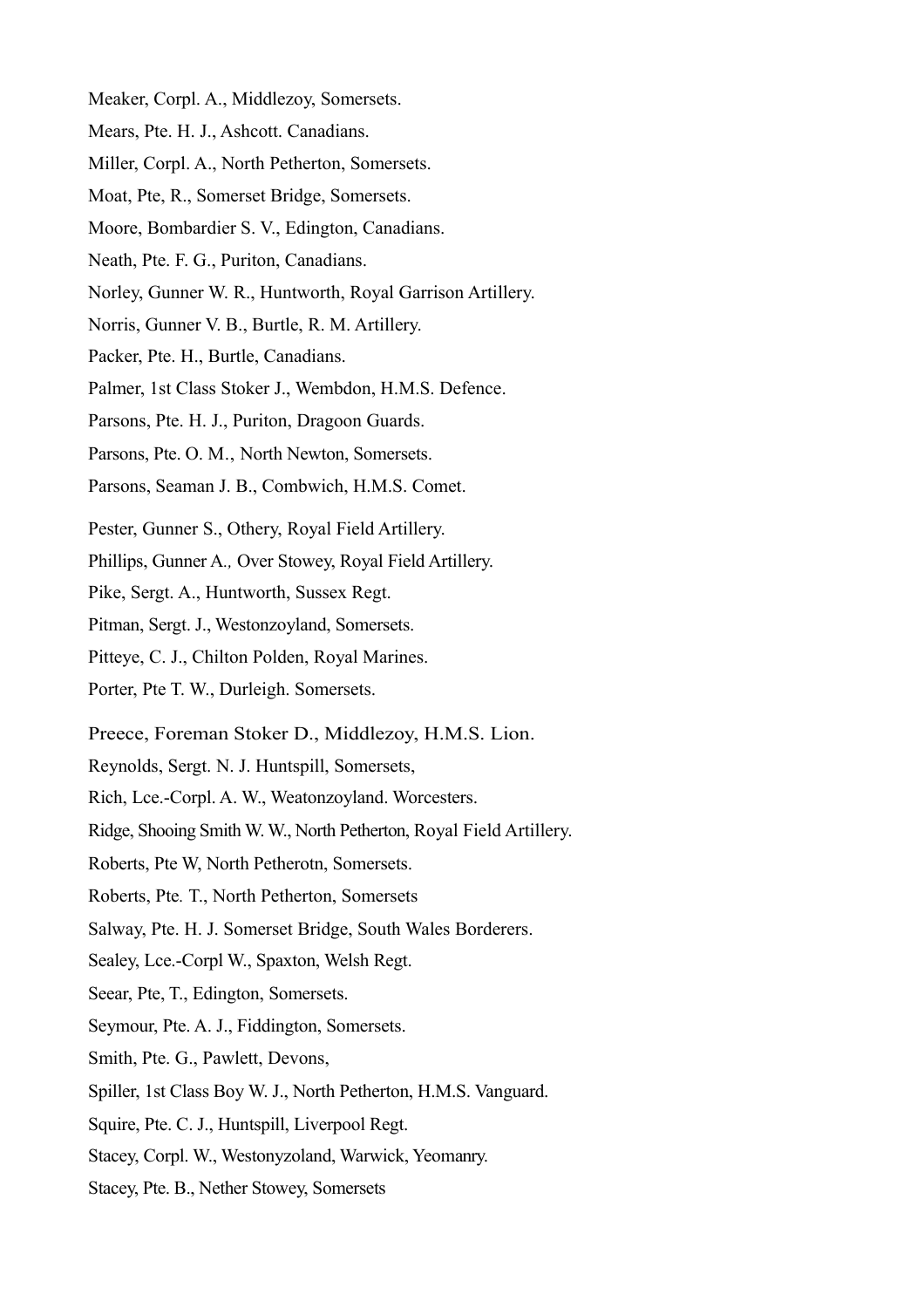- Staple, Pte. H. C., Lyng, Somersets.
- Stevens, Corpl. W J., Ashcott, Canadians.
- Stockham, Sapper T., Puriton, Wessex Engineers.
- Stokes, Corpl. C., Chedzoy, Rifle Brigade.
- Stone, Pte. F., Steart Bay, Somersets.
- Style, Pte. A., Puriton, Somersets.
- Tippetts, Rifleman C. L., Stawell, London Regt.
- Tudgay, Pte. A., Othery, Canadians.
- Varman, Pte. L. V., Bawdrip, Canadians.
- Vermont, Loading Stoker E., Woolavington, Royal Navy.
- Villis, Pte. P., Spaxton, Coldstream Guards.
- Watford, Gunner F., Spatxon, R. G. Artillery.
- Webb, Driver W. J., Huntspill, Royal Field Artillery
- Webber, Lce.-Corpl. H, P., Puriton, London Regt.
- Webber, Pte. W., Charlynch, Somersets.
- Webber. Gunner C*.,* Charlinch, Royal Field Artillery.
- Wedlake, Corpl. T., Edington, W. S. Yeomanry.
- Wilkins, Sapper W. B., Enmore, Royal Engineers.
- Wilkinson, Pte. B. M., formerly of Wembdon.
- Williams, Pte. J., Shapwick, Royal Field Artillery.
- Wills, Pte., Stawell, Dorsets.
- Winslade, Pte,, Fordgate.
- Winslade, Pte. F. C., Lyng, Canadians.
- Woollen, Leading Seaman J., North Newton, H.M.S.Indefatigable
- Woolley, Pte. P., Nether Stowey, D.C.L.I.
- Woolley, Pte. S., Chedzoy, Somersets.

The following belonging to Boroughbridge have fallen  $\Box$ 

- George Beck.
- Henry Coate.
- Fred Dampier.
- William David.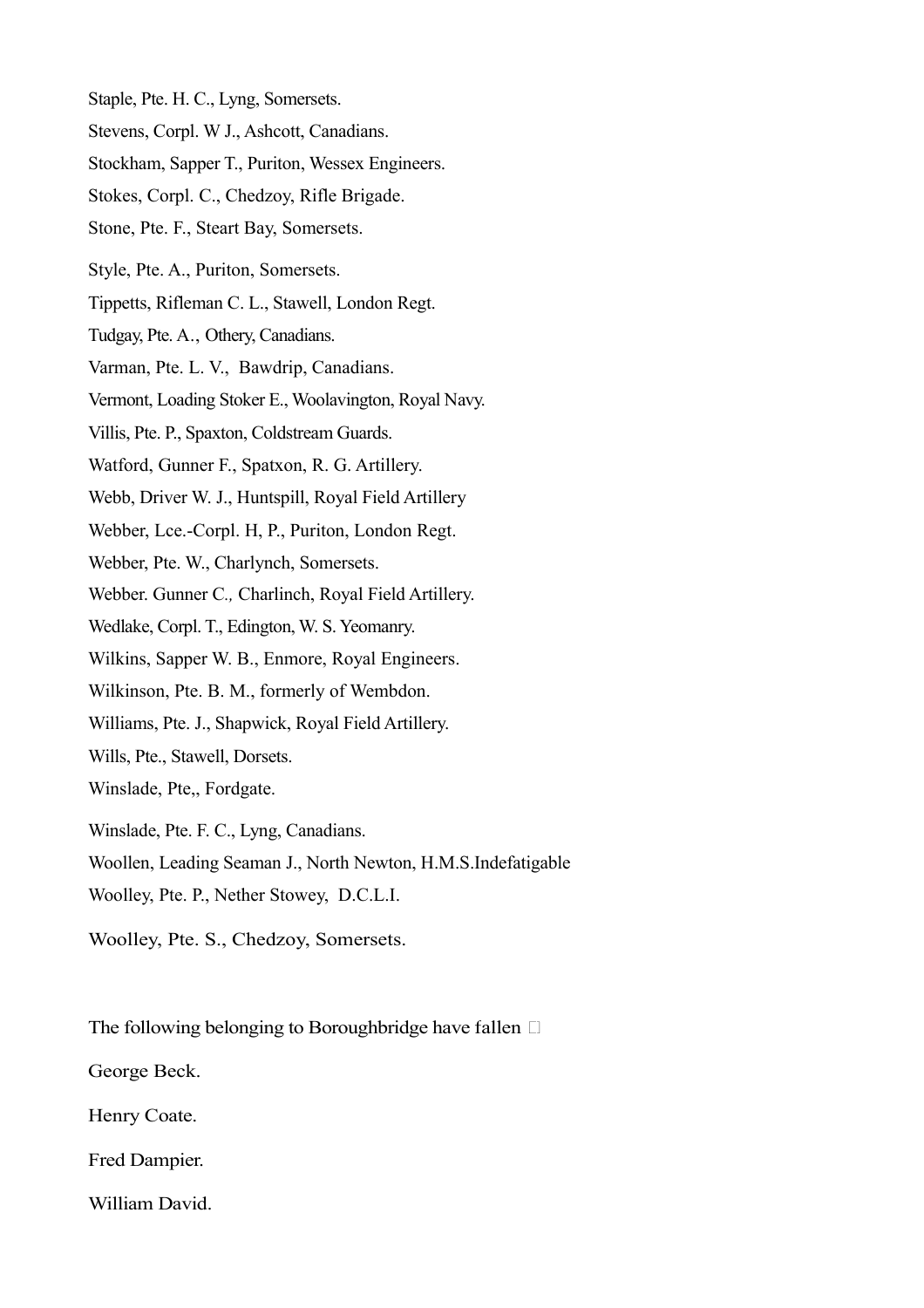Alec Hector. William Hector. Harry Keirle. W. P. Keirle. Ben Langford. Harry Langford. William Langford. T. Painter. Ernest Palmer. Harry Pocock. William Wall.

## BRIDGWATER AND DISTRICT "MONS STAR" MEN**.**

As the consequence of a letter published in the Mercury some months ago asking for the names of Bridgwater and district men entitled to the "Mons Star," we have received a list of names, which we publish below. Many of those mentioned have been serving in France ever since the battle of Mons. We cannot guarantee that the list is a complete one. The names are as follow:

Driver C. Hockey, K.H.A.. Bombardier G. Gillard, R.F.A.. Late Lance-Corpl. D. Jennings, S.L.I.. Bombardier W. G. Giblett, R.H.A.. Driver H, Giles, Machine Gun Corps (formerly S.L.I.). Co.-Sergt.-Major F. J. Vearncombe. M.M., S.L.I.. Farrier Staff-Sergt. Chidgy. A. S.C.. Bombardier L. C. Willis, R.F.A.. Corpl. E. J. Manchip, R.A.M.C.. Pte. F. J. Baker, S L.I.. Driver S, Holbrow, R.F.A..